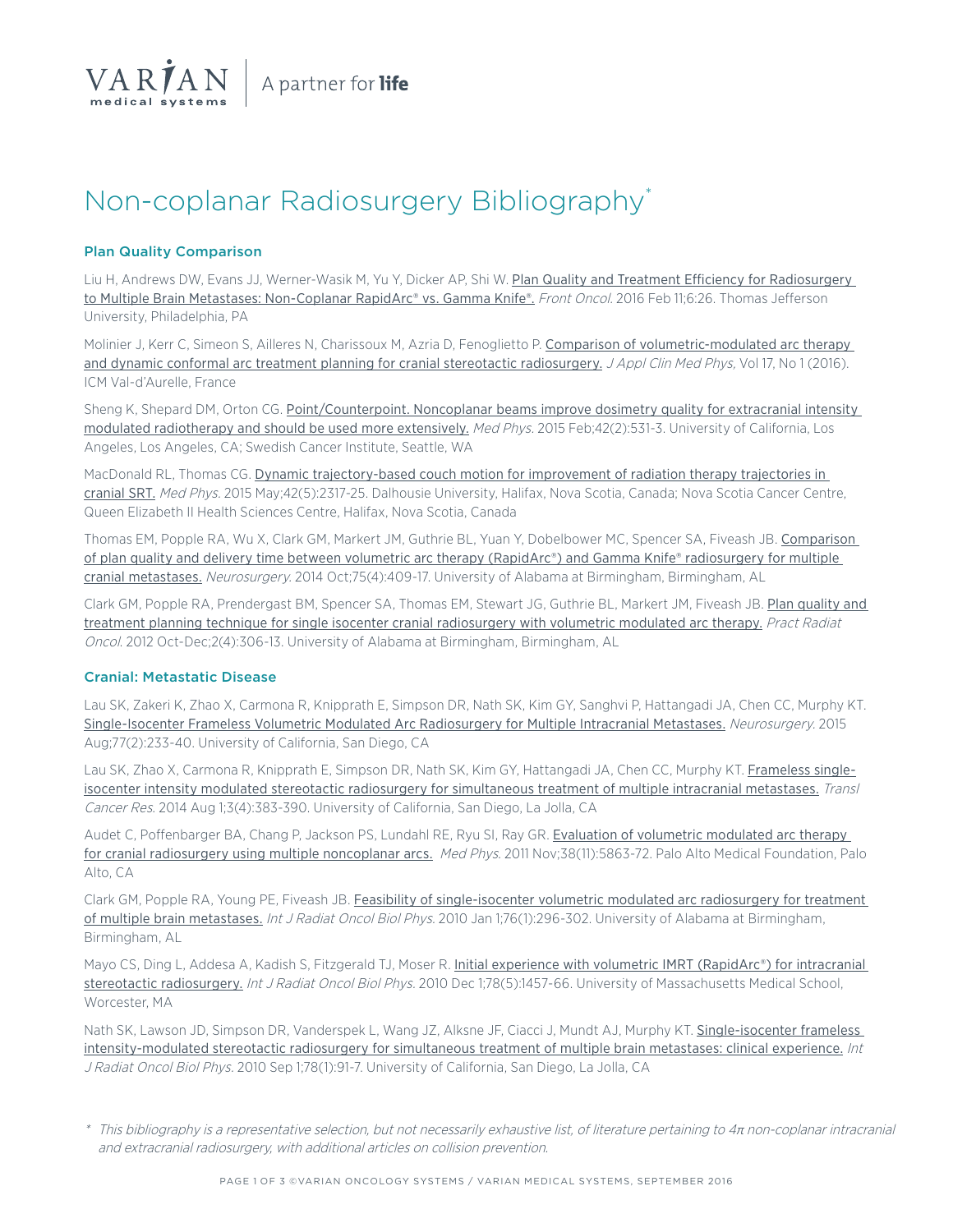## Cranial: Malignant Disease

Nguyen D, Rwigema JC, Yu VY, Kaprealian T, Kupelian P, Selch M, Lee P, Low DA, Sheng K. [Feasibility of extreme dose escalation](http://www.ncbi.nlm.nih.gov/pubmed/25377756)  [for glioblastoma multiforme using 4](http://www.ncbi.nlm.nih.gov/pubmed/25377756)π radiotherapy. Radiat Oncol. 2014 Nov 7;9:239. University of California, Los Angeles, Los Angeles, CA; St. Bartholomew's Hospital, London, England, United Kingdom

## Head & Neck

Rwigema JC, Nguyen D, Heron DE, Chen AM, Lee P, Wang PC, Vargo JA, Low DA, Huq MS, Tenn S, Steinberg ML, Kupelian P, Sheng K. 4π [noncoplanar stereotactic body radiation therapy for head-and-neck cancer: potential to improve tumor control](http://www.ncbi.nlm.nih.gov/pubmed/25482301)  [and late toxicity.](http://www.ncbi.nlm.nih.gov/pubmed/25482301) Int J Radiat Oncol Biol Phys. 2015 Feb 1;91(2):401-9. University of California, Los Angeles, Los Angeles, CA, University of Pittsburgh, Pittsburgh, PA

Nakamura JL, Pirzkall A, Carol MP, Xia P, Smith V, Wara WM, Petti PL, Verhey LJ, Sneed PK. [Comparison of intensity-modulated](http://www.ncbi.nlm.nih.gov/pubmed/12504041)  [radiosurgery with Gamma Knife® radiosurgery for challenging skull base lesions.](http://www.ncbi.nlm.nih.gov/pubmed/12504041) Int J Radiat Oncol Biol Phys. 2003 Jan 1;55(1):99-109. University of California, San Francisco, San Francisco, CA

## Liver

Dong P, Lee P, Ruan D, Long T, Romeijn E, Yang Y, Low D, Kupelian P, Sheng K. 4π non-coplanar liver SBRT: a novel delivery [technique.](http://www.ncbi.nlm.nih.gov/pubmed/23154076) Int *J Radiat Oncol Biol Phys.* 2013 Apr 1;85(5):1360-6. University of California, Los Angeles, Los Angeles, CA

## Prostate

Dong P, Nguyen D, Ruan D, King C, Long T, Romeijn E, Low DA, Kupelian P, Steinberg M, Yang Y, Sheng K. Feasibility of prostate [robotic radiation therapy on conventional C-arm linacs.](http://www.ncbi.nlm.nih.gov/pubmed/25012834) Pract Radiat Oncol. 2014 Jul-Aug;4(4):254-60. University of California, Los Angeles, Los Angeles, CA, University of Michigan, Ann Arbor, MI

#### Nasopharynx

Wild E, Bangert M, Nill S, Oelfke U. [Noncoplanar VMAT for nasopharyngeal tumors: Plan quality versus treatment time.](http://www.ncbi.nlm.nih.gov/pubmed/25979010) Med Phys. 2015 May;42(5):2157-68. German Cancer Research Center, Heidelberg, Germany. Royal Marsden NHS Foundation Trust, London, United Kingdom

## Dosimetry & Quality Control

Papp D, Bortfeld T, Unkelbach J. [A modular approach to intensity-modulated arc therapy optimization with noncoplanar](http://www.ncbi.nlm.nih.gov/pubmed/26083759)  [trajectories.](http://www.ncbi.nlm.nih.gov/pubmed/26083759) Phys Med Biol. 2015 Jul 7;60(13):5179-98. North Carolina State University, Raleigh, NC

Yu VY, Fahimian BP, Xing L, Hristov DH. Quality control procedures for dynamic treatment delivery techniques involving couch [motion.](http://www.ncbi.nlm.nih.gov/pubmed/25086522) Med Phys. 2014 Aug;41(8):081712. Stanford University, Stanford, CA

Nguyen D, Dong P, Long T, Ruan D, Low DA, Romeijn E, Sheng K. Integral dose investigation of non-coplanar treatment beam [geometries in radiotherapy.](http://www.ncbi.nlm.nih.gov/pubmed/24387513) Med Phys. 2014 Jan;41(1):011905. University of California, Los Angeles, Los Angeles, CA, University of Michigan, Ann Arbor, MI

Voet PW, Breedveld S, Dirkx ML, Levendag PC, Heijmen BJ. [Integrated multicriterial optimization of beam angles and intensity](http://www.ncbi.nlm.nih.gov/pubmed/22894412)  [profiles for coplanar and noncoplanar head and neck IMRT and implications for VMAT.](http://www.ncbi.nlm.nih.gov/pubmed/22894412) Med Phys. 2012 Aug;39(8):4858-65. Erasmus MC-Daniel den Hoed Cancer Center, Groene Hilledijk, Rotterdam, The Netherlands

## Collision Prevention

Yu VY, Tran A, Nguyen D, Cao M1 Ruan D, Low DA, Sheng K. The development and verification of a highly accurate collision [prediction model for automated noncoplanar plan delivery.](http://www.ncbi.nlm.nih.gov/pubmed/26520735) Med Phys. 2015 Nov;42(11):6457-67. University of California, Los Angeles, Los Angeles, CA

Becker SJ, Culberson W, Flynn R. [Collision indicator charts for gantry-couch position combinations for Siemens ONCOR™ and](http://www.ncbi.nlm.nih.gov/pubmed/24036873)  [Elekta Infinity™ linacs.](http://www.ncbi.nlm.nih.gov/pubmed/24036873) J Appl Clin Med Phys. 2013 Sep 6;14(5):278-83. NYU, New York, NY